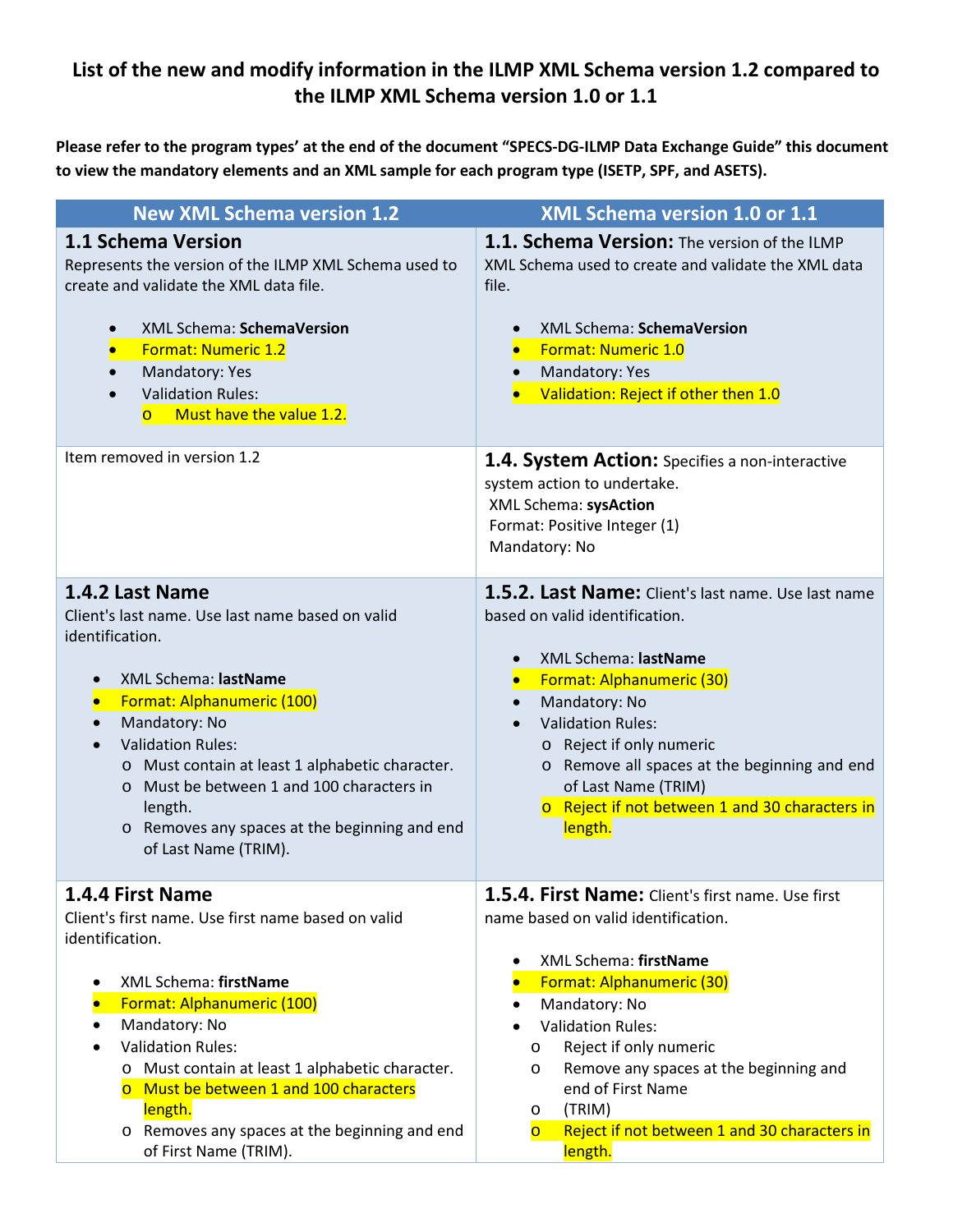| <b>New XML Schema version 1.2</b>                                                                                                                                                                                                                                                                                                                                                                         | XML Schema version 1.0 or 1.1                                                                                                                                                                                                                                                                                                                                               |
|-----------------------------------------------------------------------------------------------------------------------------------------------------------------------------------------------------------------------------------------------------------------------------------------------------------------------------------------------------------------------------------------------------------|-----------------------------------------------------------------------------------------------------------------------------------------------------------------------------------------------------------------------------------------------------------------------------------------------------------------------------------------------------------------------------|
| 1.4.9 Number of Dependent Children<br>A dependent child is defined as an individual, aged 18 or<br>less, who lives in the same household as the client, and<br>for whom they have caregiving responsibilities.<br>XML Schema: numberOfDependantChildren<br>$\bullet$<br>Format: Numeric (2)<br>$\bullet$<br>Mandatory: No<br>$\bullet$<br><b>Validation Rules:</b><br>o Must be a value between 0 and 98. | 1.5.9. Number of dependent children:<br>Number of dependants at home aged eighteen (18) or<br>less.<br>XML Schema: numberOfDependantChildren<br>$\bullet$<br>Format: Numeric (2)<br>$\bullet$<br>Mandatory: No<br>$\bullet$<br><b>Validation Rules:</b><br>$\bullet$<br>o Reject if not between 0 and 99.                                                                   |
| 1.4.10 Language Spoken<br>Language(s) spoken by the client.<br>XML Schema: languageSpoken<br>$\bullet$<br>Format: Numeric (1)<br>$\bullet$<br>Mandatory: No<br>$\bullet$<br><b>Validation Rules:</b><br>$\bullet$<br>o Must be one of the following:<br>1. Indigenous language(s) only<br>$\bullet$<br>2. English only<br>$\bullet$<br>3. French only<br>$\bullet$                                        | 1.5.10. Languages Spoken: Language(s) spoken<br>by the client.<br>XML Schema: languageSpoken<br>Format: Numeric (1)<br>$\bullet$<br>Mandatory: No<br>$\bullet$<br><b>Validation Rules:</b><br>$\bullet$<br>Reject if not one of the following:<br>$\bullet$<br>1- Aboriginal language(s) only<br>2- English only<br>3- French only<br>4- Aboriginal language(s) and English |
| 4. Indigenous language(s) and English<br>$\bullet$<br>5. Indigenous language(s) and French<br>٠<br>6. English and French<br>$\bullet$<br>7. Indigenous language(s), English and<br>٠<br>French<br>8. None of the above<br>$\bullet$<br>1.4.11 Disability                                                                                                                                                  | 5- Aboriginal language(s) and French<br>6- English and French<br>7- Aboriginal language(s), English and French<br>8- None of the above<br>1.5.11. Disability: Based on self-identification.                                                                                                                                                                                 |
| Based on self-identification.<br>XML Schema: disability<br>$\bullet$<br>Format: Numeric (1)<br>$\bullet$<br>Mandatory: Yes<br><b>Validation Rules:</b><br>o Must be one of the following:<br>0. No<br>1. Yes                                                                                                                                                                                              | XML Schema: disability<br>Format: Numeric (1)<br>Mandatory: Yes<br>$\bullet$<br><b>Validation Rules:</b><br>o Reject if not one of the following:<br>False<br>$\bullet$<br><b>True</b>                                                                                                                                                                                      |
| 1.4.12 System Comment<br>This is reserved for use by the automated solution<br>provider. It can be used to indicate the name of the<br>software that was used to create the XML file, the<br>creation date, the last updated date, user updated,<br>intervention total, etc.<br>XML Schema: sysComment<br>$\bullet$<br>Format: Alphanumeric (30)                                                          | Not in this version                                                                                                                                                                                                                                                                                                                                                         |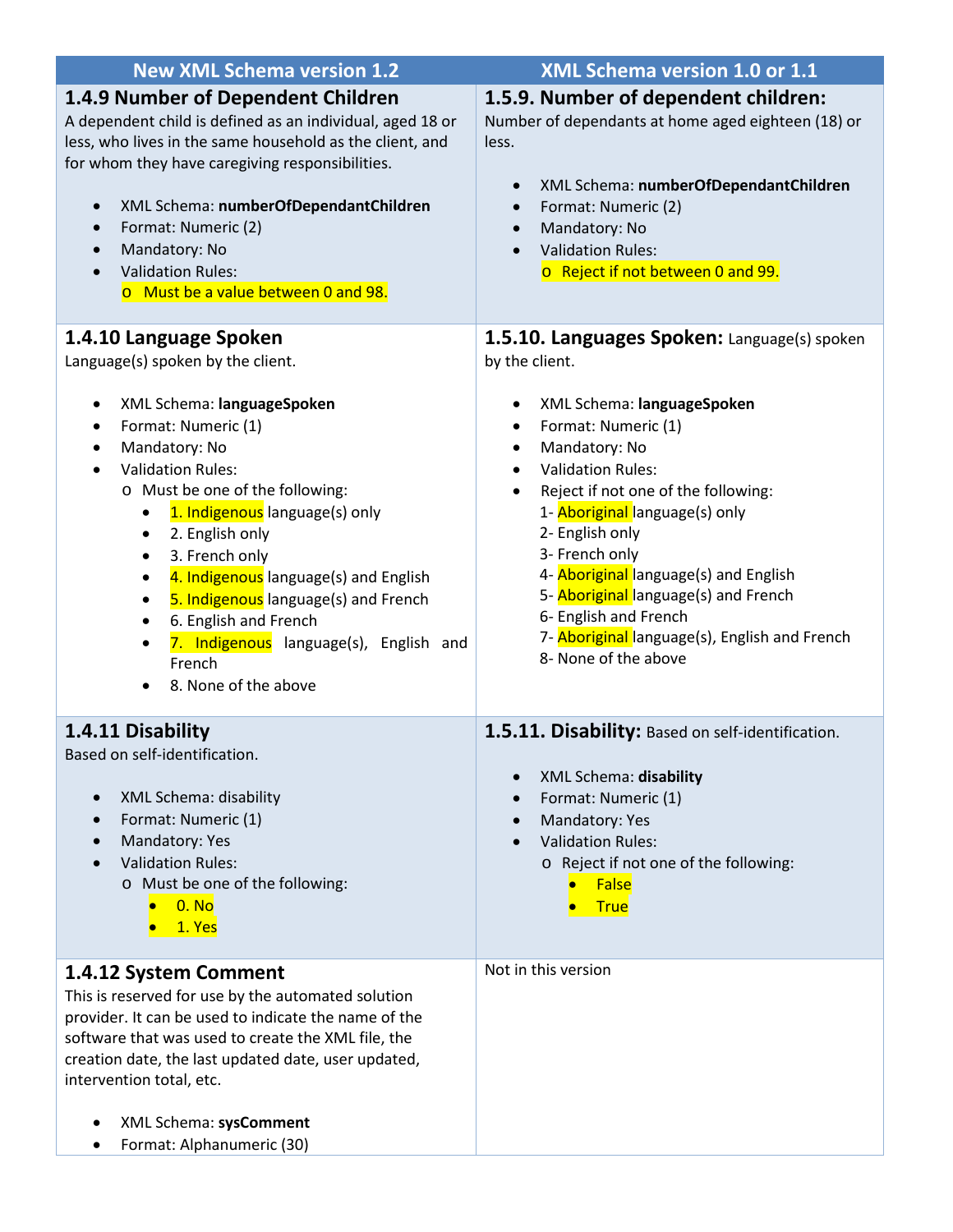| <b>New XML Schema version 1.2</b>                                                                                                                                                                                                                                                                                                                                                                                                                                                                                                                                                                                                                                                                                                                                                                              | XML Schema version 1.0 or 1.1                                                                                                                                                                                                                                                                                                                                                                                                                                                                                                                                                                                   |
|----------------------------------------------------------------------------------------------------------------------------------------------------------------------------------------------------------------------------------------------------------------------------------------------------------------------------------------------------------------------------------------------------------------------------------------------------------------------------------------------------------------------------------------------------------------------------------------------------------------------------------------------------------------------------------------------------------------------------------------------------------------------------------------------------------------|-----------------------------------------------------------------------------------------------------------------------------------------------------------------------------------------------------------------------------------------------------------------------------------------------------------------------------------------------------------------------------------------------------------------------------------------------------------------------------------------------------------------------------------------------------------------------------------------------------------------|
| Mandatory: No<br>$\bullet$                                                                                                                                                                                                                                                                                                                                                                                                                                                                                                                                                                                                                                                                                                                                                                                     |                                                                                                                                                                                                                                                                                                                                                                                                                                                                                                                                                                                                                 |
| <b>2.1 Street Address</b><br>Specifies a unique location on a street, a roadway, or an<br>artery within a municipality. This is based on<br>identification information provided by the municipal<br>and/or officially recognized authorities. It may also<br>contain a postal office box (i.e. PO Box or postal box). If<br>the client does not have an address, the address of the<br>office where they are receiving services can be applied.<br>Otherwise, the token 'No Address' must be used.<br>XML Schema: streetAddress<br>Format: Alphanumeric (150)<br>$\bullet$<br>Mandatory: Yes<br>$\bullet$<br><b>Validation Rules:</b><br>o Must be between 2 and 150 characters in<br>length, or the value 'No Address'.<br>Remove all spaces at the beginning and end of<br>$\circ$<br>Street Address (TRIM). | 2.1. Street Address: Specifies a unique location on<br>a street, roadway, or artery within a municipality, based<br>on identification information provided by municipal<br>and/or officially recognized authorities. May also be a<br>postal office box (i.e. PO Box or postal box). If the client<br>does not have an address, the token "No Address" must<br>be used.<br>XML Schema: streetAddress<br>$\bullet$<br>Format: Alphanumeric (2-83 or 'No Address')<br>Mandatory: Yes<br>$\bullet$<br><b>Validation Rules:</b><br>$\bullet$<br>o Reject if less than 2 characters or greater<br>than 83 characters |
| 2.2 Municipality<br>An area commonly recognized as constituting a town,<br>village, city, an official municipality, or a local area that is<br>generally deemed locally to have the status of an official<br>municipality or reserve. If the client does not have a city,<br>the city of the organization must be used.<br>XML Schema: municipality<br>Format: Alphanumeric (100)<br>Mandatory: Yes<br>$\bullet$<br><b>Validation Rules:</b><br>Must be between 3 and 100 characters in<br>length.<br>o Remove all spaces at the beginning and end of<br>Municipality (TRIM).                                                                                                                                                                                                                                  | 2.2. Municipality: An area commonly recognized<br>as constituting a town, village, city, an official<br>municipality, or a local area that is generally deemed<br>locally to have the status of an official municipality or<br>reserve. If the client does not have a city, the city of the<br>organization may be used.<br>XML Schema: municipality<br>Format: Alphanumeric (3-35)<br>Mandatory: Yes<br>$\bullet$<br><b>Validation Rules:</b><br>Reject if less than 3 characters or greater<br>$\circ$<br>than 35 characters                                                                                  |
| <b>3.4 Social Assistance Recipient</b><br>Is the client a Social Assistance Recipient at the time of<br>creation of the Action Plan?<br>XML Schema: socialAssistanceRecipient<br>$\bullet$<br>Format: Numeric (1)<br>$\bullet$<br>Mandatory: Yes<br>$\bullet$<br><b>Validation Rules:</b><br>o Must be one of the following:<br>0. N <sub>0</sub><br>1. Yes                                                                                                                                                                                                                                                                                                                                                                                                                                                    | 4.4. Social Assistance Recipient: Is the client a<br>Social Assistance Recipient at the time of creation of<br>the Action Plan?<br>XML Schema: socialAssistanceRecipient<br>$\bullet$<br>Format: Numeric (1)<br>$\bullet$<br>Mandatory: Yes<br>$\bullet$<br><b>Validation Rules:</b><br>o Reject if not one of the following:<br><b>False</b><br>$\bullet$<br><b>True</b>                                                                                                                                                                                                                                       |
| 3.7 Action Plan Client Status at Intake                                                                                                                                                                                                                                                                                                                                                                                                                                                                                                                                                                                                                                                                                                                                                                        |                                                                                                                                                                                                                                                                                                                                                                                                                                                                                                                                                                                                                 |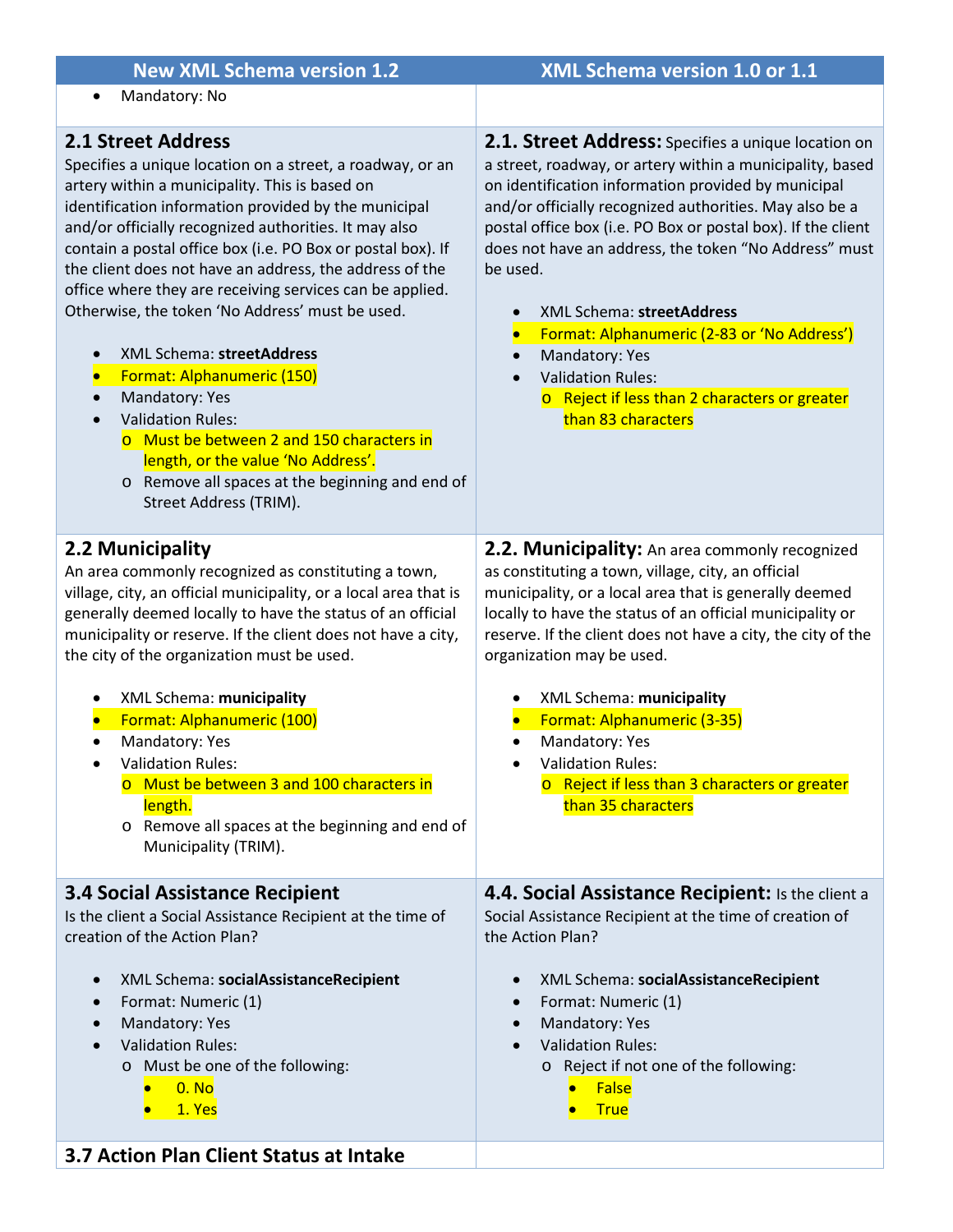| <b>New XML Schema version 1.2</b>                                                                                                                                                                                                                                                                                                                                                                                                                                      | XML Schema version 1.0 or 1.1 |
|------------------------------------------------------------------------------------------------------------------------------------------------------------------------------------------------------------------------------------------------------------------------------------------------------------------------------------------------------------------------------------------------------------------------------------------------------------------------|-------------------------------|
| Represents the client's employment status prior at the                                                                                                                                                                                                                                                                                                                                                                                                                 |                               |
| beginning of the action plan.                                                                                                                                                                                                                                                                                                                                                                                                                                          |                               |
| XML Schema: actionPlanPreviousEmployment<br>٠<br>Format: Numeric (1)<br>Mandatory: No<br>٠<br><b>Validation Rules:</b><br>o Must be one of the following:<br>• 1. Unemployed<br>• 2. Employed<br>• 9. Student                                                                                                                                                                                                                                                          |                               |
| 3.8 Action Plan Employed Client Details at                                                                                                                                                                                                                                                                                                                                                                                                                             |                               |
| Intake - NOC                                                                                                                                                                                                                                                                                                                                                                                                                                                           |                               |
|                                                                                                                                                                                                                                                                                                                                                                                                                                                                        |                               |
| Refers to the National Occupational Codes related to the<br>client's previous employment.<br><b>XML Schema:</b><br>$\bullet$<br>actionPlanPreviousEmploymentNOC<br>Format: Numeric (4)<br>$\bullet$<br>Mandatory: Conditional, mandatory when '2.<br>$\bullet$<br>Employed' is selected for<br>actionPlanPreviousEmployment.<br><b>Validation Rules:</b><br>$\bullet$<br>o Must contain 4 digits.<br>o Must be a valid entry in the National<br>Occupation Code table. |                               |
| 3.9 Action Plan Previous Employment NOC                                                                                                                                                                                                                                                                                                                                                                                                                                |                               |
| <b>Version</b>                                                                                                                                                                                                                                                                                                                                                                                                                                                         |                               |
| Represents the version of National Occupation Code<br>provided in Employed Client Details at Intake - NOC.<br><b>XML Schema:</b><br>$\bullet$<br>actionPlanPreviousEmploymentNOCVersion<br>Format: Numeric (4)<br>$\bullet$<br>Mandatory: Conditional, mandatory when '2.<br>$\bullet$<br>Employed' is selected for<br>actionPlanPreviousEmployment.<br><b>Validation Rules:</b><br>$\bullet$<br>o Must be a valid entry in 2006/2011/2016 and<br>so on.               |                               |
| 3.10 Action Plan Employed Client Details at                                                                                                                                                                                                                                                                                                                                                                                                                            |                               |
| Intake - Status                                                                                                                                                                                                                                                                                                                                                                                                                                                        |                               |
| The status related to the action plan's Employed Client<br>Details at Intake.                                                                                                                                                                                                                                                                                                                                                                                          |                               |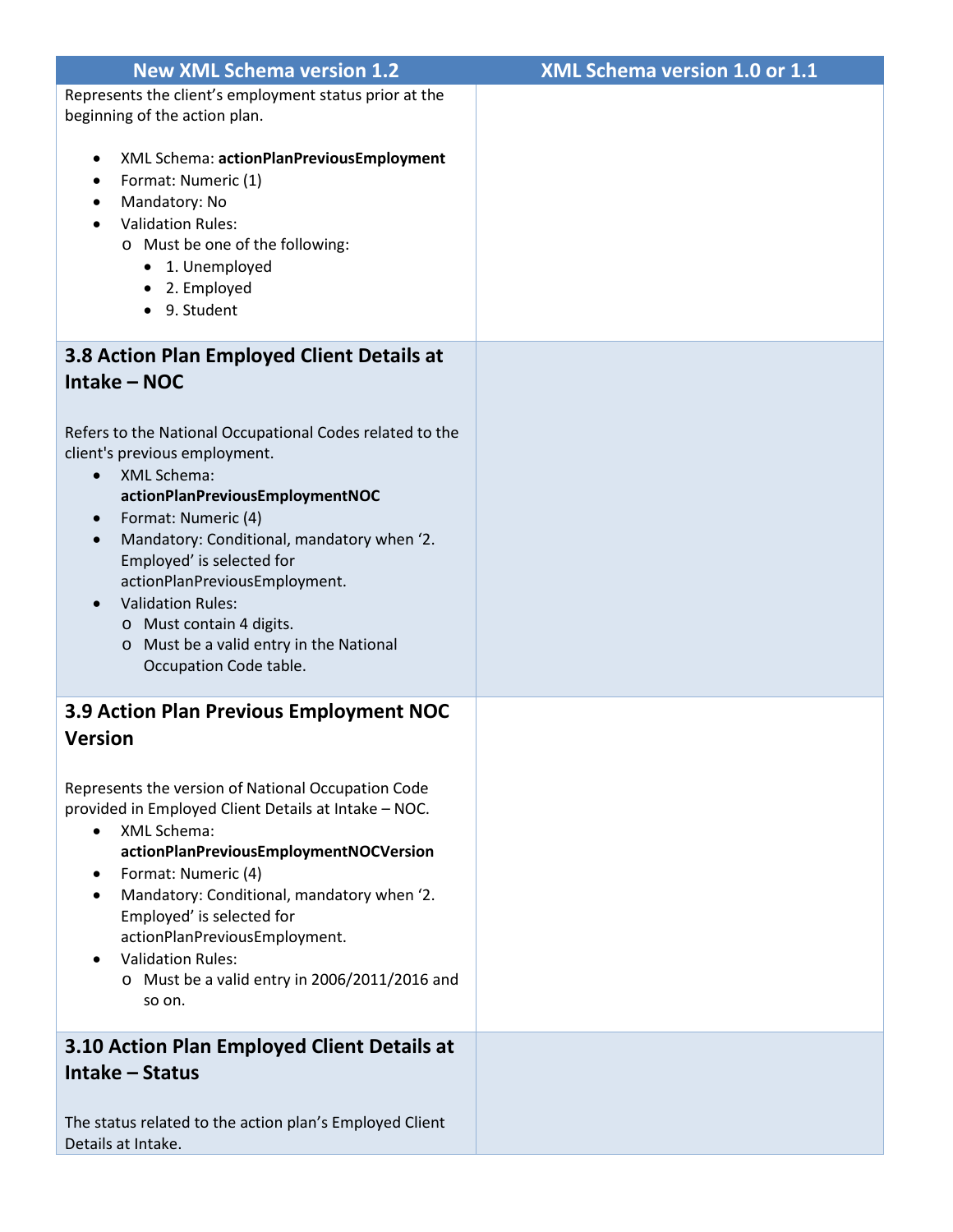| <b>New XML Schema version 1.2</b>                                                                                                                                                                                                                                                                                                                                                                                                                                                                                                               | XML Schema version 1.0 or 1.1                                                                                                                                                                                                                                                                                                                                                                                                                                    |
|-------------------------------------------------------------------------------------------------------------------------------------------------------------------------------------------------------------------------------------------------------------------------------------------------------------------------------------------------------------------------------------------------------------------------------------------------------------------------------------------------------------------------------------------------|------------------------------------------------------------------------------------------------------------------------------------------------------------------------------------------------------------------------------------------------------------------------------------------------------------------------------------------------------------------------------------------------------------------------------------------------------------------|
| XML Schema:<br>$\bullet$<br>actionPlanPreviousEmploymentScheduleType<br>Format: Numeric (1)<br>$\bullet$<br>Mandatory: Conditional, mandatory when '2.<br>$\bullet$<br>Employed' is selected for<br>actionPlanPreviousEmployment.<br><b>Validation Rules:</b><br>o Must be one of the following:<br>1. Full-time<br>$\bullet$<br>2. Part-time<br>$\bullet$                                                                                                                                                                                      |                                                                                                                                                                                                                                                                                                                                                                                                                                                                  |
| <b>3.12 Action Plan Result Code</b>                                                                                                                                                                                                                                                                                                                                                                                                                                                                                                             | <b>3.8. Action Plan Result Code: Result of the</b>                                                                                                                                                                                                                                                                                                                                                                                                               |
| Result of the action plan.<br>XML Schema: actionPlanResultCode<br>Format: Numeric (1)<br>Mandatory: Conditional, mandatory when<br>٠<br>actionPlanResultDate is provided.<br><b>Validation Rules:</b><br>$\bullet$<br>o Must be one of the following:<br>1. Unemployed but available for work<br>$\bullet$<br>2. Employed<br>$\bullet$<br>3. Self-employed<br>$\bullet$<br>4. Returned to school<br>$\bullet$<br>5. Unspecified - client could not be<br>٠<br>reached<br>6. No longer in labour force<br>7. Stay in school<br>9. Ready for work | action plan<br>XML Schema: actionPlanResultCode<br>٠<br>Format: Numeric(1)<br>٠<br>Mandatory: Conditional<br>٠<br><b>Validation Rules:</b><br>o Reject if not one of the following:<br>1- Unemployed but available for work<br>2- Employed<br>3- Self-Employed<br>4- Returned to School<br>5- Unspecified - client could not be reached<br>6- No longer in labour force<br>7- Stay in School<br>o Becomes mandatory when Action Plan<br>Result Date is provided. |
| 3.13 Action Plan Result Related NOC<br>Refers to National Occupational Codes related to the<br>client's employment.<br>XML Schema: actionPlanResultRelatedNOC<br>Format: Numeric (4)<br>Mandatory: Conditional, mandatory when '2.<br>Employed' is selected for actionPlanResultCode.<br><b>Validation Rules:</b>                                                                                                                                                                                                                               |                                                                                                                                                                                                                                                                                                                                                                                                                                                                  |
| o Must contain 4 digits.<br>o Must be a valid entry in the National<br>Occupation Code table.<br><b>3.14 Action Plan Result NOC Version</b>                                                                                                                                                                                                                                                                                                                                                                                                     |                                                                                                                                                                                                                                                                                                                                                                                                                                                                  |
| Represents the version of National Occupation Code<br>provided in Intervention related NOC.<br>XML Schema:                                                                                                                                                                                                                                                                                                                                                                                                                                      |                                                                                                                                                                                                                                                                                                                                                                                                                                                                  |
| actionPlanResultRelatedNOCVersion<br>Format: Numeric (4)                                                                                                                                                                                                                                                                                                                                                                                                                                                                                        |                                                                                                                                                                                                                                                                                                                                                                                                                                                                  |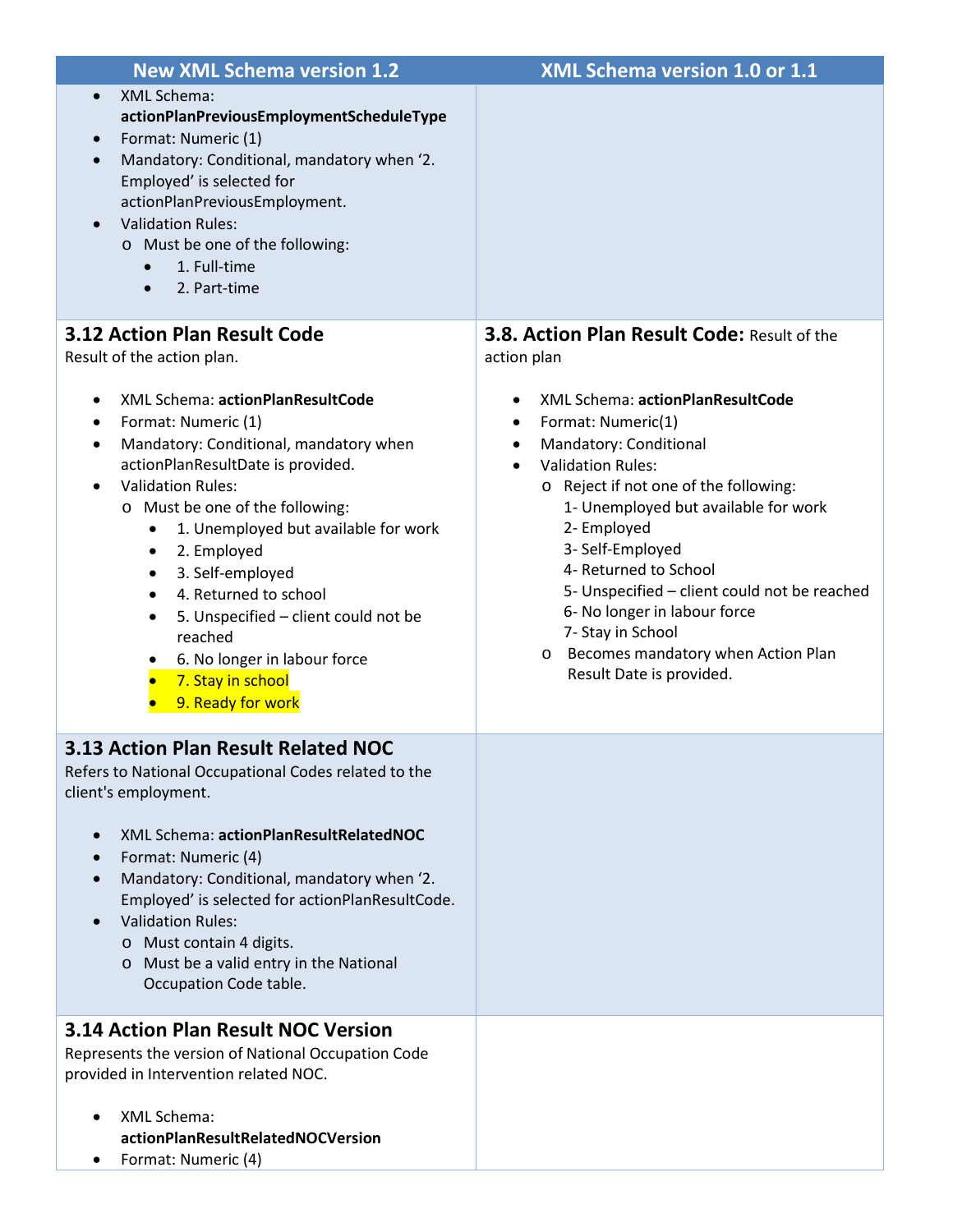| <b>New XML Schema version 1.2</b>                                                                                                                                                                                                                                                                                                                                                                                                                                                                                                                                                                                                                                                                                                          | <b>XML Schema version 1.0 or 1.1</b> |
|--------------------------------------------------------------------------------------------------------------------------------------------------------------------------------------------------------------------------------------------------------------------------------------------------------------------------------------------------------------------------------------------------------------------------------------------------------------------------------------------------------------------------------------------------------------------------------------------------------------------------------------------------------------------------------------------------------------------------------------------|--------------------------------------|
| Mandatory: Conditional, mandatory when '2.<br>$\bullet$<br>Employed' is selected for<br>actionPlanPreviousEmployment.<br><b>Validation Rules:</b><br>o Must be a valid entry in 2006/2011/2016 and<br>so on.                                                                                                                                                                                                                                                                                                                                                                                                                                                                                                                               |                                      |
| 3.15 Action Plan Details on the Returned to                                                                                                                                                                                                                                                                                                                                                                                                                                                                                                                                                                                                                                                                                                |                                      |
| <b>School Result</b><br>When the client returned to school at the end of the<br>action plan, the type of education level needs to be<br>provided.                                                                                                                                                                                                                                                                                                                                                                                                                                                                                                                                                                                          |                                      |
| XML Schema: actionPlanFutureEducationLevel<br>Format: Numeric (2)<br>Mandatory: Conditional, mandatory when '4.<br>Returned to school' is selected for<br>actionPlanResultCode.<br><b>Validation Rules:</b><br>o Must be one of the following:<br>5. Secondary school diploma or GED<br>$\bullet$<br>8. College, CEGEP, or other non-<br>$\bullet$<br>university certificate or diploma<br>9. University certificate or diploma<br>$\bullet$<br>10. University - Bachelor degree<br>$\bullet$                                                                                                                                                                                                                                              |                                      |
| <b>3.16 Action Plan Result Education Level</b><br>Education level after the completion of the action plan.                                                                                                                                                                                                                                                                                                                                                                                                                                                                                                                                                                                                                                 |                                      |
| XML Schema: actionPlanResultEducationLevel<br>Format: Numeric (2)<br>Mandatory: Conditional, mandatory when<br>actionPlanResultCode is provided.<br><b>Validation Rules:</b><br>o Must be one of the following:<br>1. No formal education<br>2. Up to grade $7-8$ (Sec. I = Grade 8)<br>3. Grade 9-10 (Sec. II-III)<br>4. Grade 11-12 (Sec. IV-V)<br>5. Secondary school diploma or GED<br>6. Some post-secondary training<br>7. Apprenticeship, trades certificate, or<br>vocational training diploma<br>8. College, CEGEP, or other non-<br>$\bullet$<br>university certificate or diploma<br>9. University certificate or diploma<br>10. University - Bachelor degree<br>11. University - Master's degree<br>12. University - Doctorate |                                      |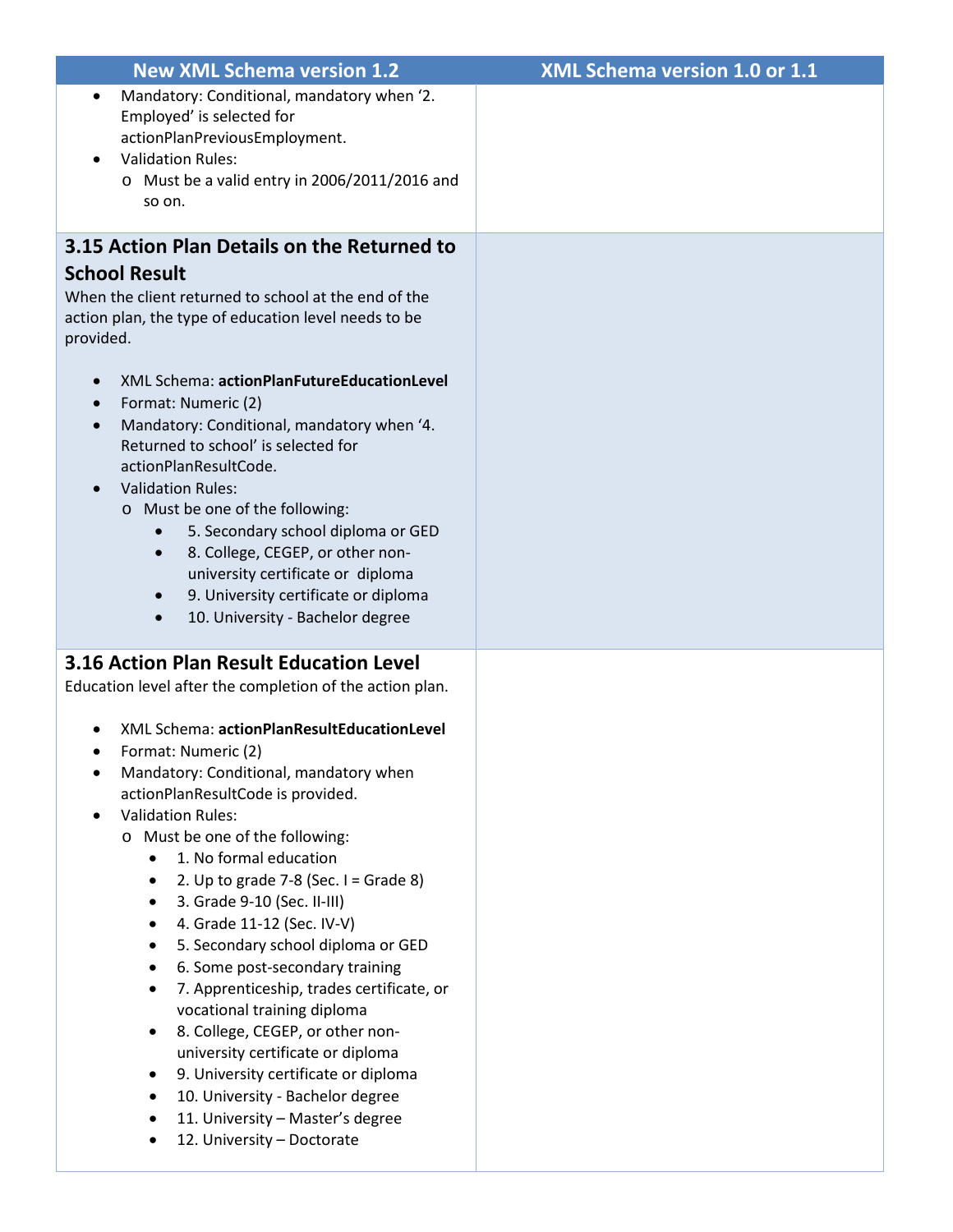| <b>New XML Schema version 1.2</b>                                                                                                                                                                                                                                                                                                                                                                                                                                                                                                                                                                                                                                                                                                                                                                                                                                                                                                                                                                                                                                                      | XML Schema version 1.0 or 1.1                                                                                                                                                                                                                                                                                                                                                                                                                                                                                                                                                                                                                                                                                                                                                                                                                                                                                                                                         |
|----------------------------------------------------------------------------------------------------------------------------------------------------------------------------------------------------------------------------------------------------------------------------------------------------------------------------------------------------------------------------------------------------------------------------------------------------------------------------------------------------------------------------------------------------------------------------------------------------------------------------------------------------------------------------------------------------------------------------------------------------------------------------------------------------------------------------------------------------------------------------------------------------------------------------------------------------------------------------------------------------------------------------------------------------------------------------------------|-----------------------------------------------------------------------------------------------------------------------------------------------------------------------------------------------------------------------------------------------------------------------------------------------------------------------------------------------------------------------------------------------------------------------------------------------------------------------------------------------------------------------------------------------------------------------------------------------------------------------------------------------------------------------------------------------------------------------------------------------------------------------------------------------------------------------------------------------------------------------------------------------------------------------------------------------------------------------|
| <b>3.18 Action Plan Childcare Need</b>                                                                                                                                                                                                                                                                                                                                                                                                                                                                                                                                                                                                                                                                                                                                                                                                                                                                                                                                                                                                                                                 | 3.10. Action Plan Childcare Need: Is childcare                                                                                                                                                                                                                                                                                                                                                                                                                                                                                                                                                                                                                                                                                                                                                                                                                                                                                                                        |
| Is childcare required for this Action Plan?                                                                                                                                                                                                                                                                                                                                                                                                                                                                                                                                                                                                                                                                                                                                                                                                                                                                                                                                                                                                                                            | required for this Action Plan?                                                                                                                                                                                                                                                                                                                                                                                                                                                                                                                                                                                                                                                                                                                                                                                                                                                                                                                                        |
| XML Schema: actionPlanChildCareNeed<br>$\bullet$<br>Format: Numeric (1)<br>$\bullet$<br>Mandatory: No<br>$\bullet$<br><b>Validation Rules:</b><br>$\bullet$<br>o Must be one of the following:<br>0. No<br>1. Yes                                                                                                                                                                                                                                                                                                                                                                                                                                                                                                                                                                                                                                                                                                                                                                                                                                                                      | XML Schema: actionPlanChildCareNeed<br>$\bullet$<br>Format: Numeric(1)<br>$\bullet$<br>Mandatory: No<br>$\bullet$<br><b>Validation Rules:</b><br>o Reject if not one of the following:<br><b>•</b> false<br>• true                                                                                                                                                                                                                                                                                                                                                                                                                                                                                                                                                                                                                                                                                                                                                    |
| <b>4.1 Intervention Code</b>                                                                                                                                                                                                                                                                                                                                                                                                                                                                                                                                                                                                                                                                                                                                                                                                                                                                                                                                                                                                                                                           | 4.1. Intervention Code: Interventions working                                                                                                                                                                                                                                                                                                                                                                                                                                                                                                                                                                                                                                                                                                                                                                                                                                                                                                                         |
| Interventions working group codes. An Action Plan must                                                                                                                                                                                                                                                                                                                                                                                                                                                                                                                                                                                                                                                                                                                                                                                                                                                                                                                                                                                                                                 | group codes. An Action Plan must have at least one (1)                                                                                                                                                                                                                                                                                                                                                                                                                                                                                                                                                                                                                                                                                                                                                                                                                                                                                                                |
| have at least one (1) intervention.                                                                                                                                                                                                                                                                                                                                                                                                                                                                                                                                                                                                                                                                                                                                                                                                                                                                                                                                                                                                                                                    | intervention.                                                                                                                                                                                                                                                                                                                                                                                                                                                                                                                                                                                                                                                                                                                                                                                                                                                                                                                                                         |
| XML Schema: interventionCode<br>٠<br>Format: Numeric (3)<br>٠<br>Mandatory: Yes<br>$\bullet$<br><b>Validation Rules:</b><br>$\bullet$<br>o Must be one of the following:<br>1. Career research and exploration<br>2. Diagnostic assessment<br>$\bullet$<br>3. Employment counselling<br>4. Skills development - Essential skills<br>$\bullet$<br>5. Skills development - Academic<br>$\bullet$<br>upgrading<br>6. Work experience - Job creation<br>$\bullet$<br>partnerships<br>• 7. Work experience - Wage subsidy<br>8. Work experience - Student<br>employment<br>9. Occupational skills training - Certificate<br>10. Occupational skills training - Diploma<br>11. Occupational skills training - Degree<br>$\bullet$<br>12. Occupational skills training -<br>٠<br>Apprenticeship<br>13. Occupational skills training -<br>٠<br>Vocational<br>14. Self-employment<br>$\bullet$<br>15. Job search preparation strategies<br>16. Job starts supports<br>17. Employer referral<br>٠<br>18. Employment retention supports<br>19. Referral to agencies<br>20. Pre-career development | XML Schema: interventionCode<br>$\bullet$<br>Format: Numeric (2)<br>$\bullet$<br>Mandatory: Yes<br>$\bullet$<br><b>Validation Rules:</b><br>$\bullet$<br>o Reject if not one of the following:<br>1- Career Research and Exploration<br>2- Diagnostic Assessment<br>3- Employment Counselling<br>4- Skills Development- Essential Skills<br>5- Skills Development - Academic Upgrading<br>6- Work Experience - Job Creation<br>Partnerships<br>7- Work Experience - Wage Subsidy<br>8- Work Experience - Student Employment<br>9- Occupational Skills Training - Certificate<br>10- Occupational Skills Training - Diploma<br>11- Occupational Skills Training - Degree<br>12- Occupational Skills Training -<br>Apprenticeship<br>13- Occupational Skills Training - Vocational<br>14- Self employment<br>15- Job Search Preparation Strategies<br>16- Job Starts Supports<br>17- Employer Referral<br>18- Employment Retention Supports<br>19- Referral to Agencies |
| <b>4.7 Intervention Related NOC</b>                                                                                                                                                                                                                                                                                                                                                                                                                                                                                                                                                                                                                                                                                                                                                                                                                                                                                                                                                                                                                                                    | <b>4.7. Intervention Related NOC: National</b>                                                                                                                                                                                                                                                                                                                                                                                                                                                                                                                                                                                                                                                                                                                                                                                                                                                                                                                        |
| National Occupation Code related to training or work                                                                                                                                                                                                                                                                                                                                                                                                                                                                                                                                                                                                                                                                                                                                                                                                                                                                                                                                                                                                                                   | Occupation Code related to training or work                                                                                                                                                                                                                                                                                                                                                                                                                                                                                                                                                                                                                                                                                                                                                                                                                                                                                                                           |

experience based interventions.

Occupation Code related to training or work experience based interventions.